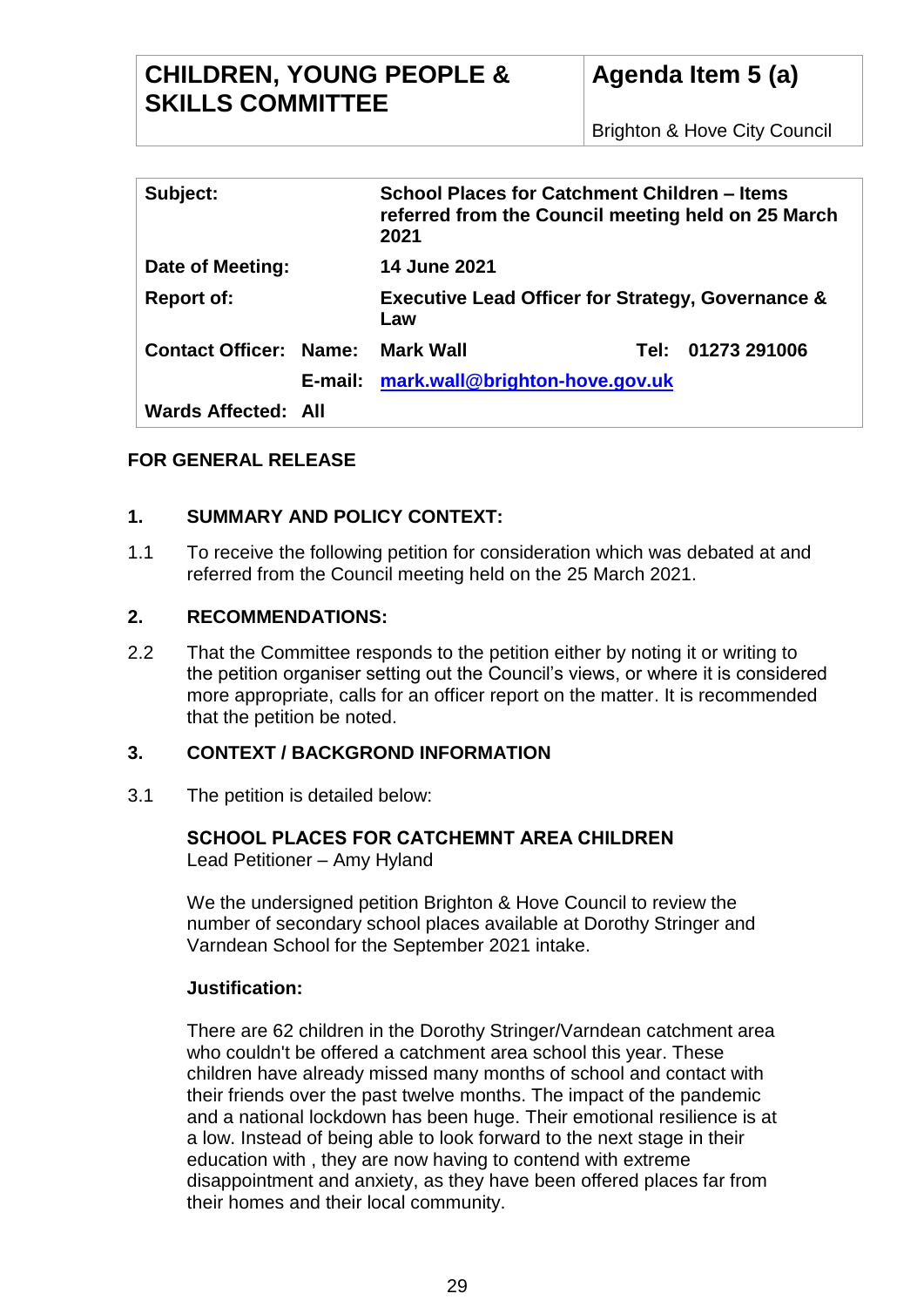In previous years, Dorothy Stringer and Varndean have taken additional students to reduce the impact of students being deprived of local school places. It seems that this year, neither school is being asked to provide any additional capacity. Indeed, capacity at Dorothy Stringer has been reduced by 30 spaces. This is despite the fact that in 2018, the Council decided not to go ahead with plans for a new secondary school on the basis of additional capacity being provided by existing schools, notably Dorothy Stringer and Varndean School, with funding being freed up to support this.

The council's data would have shown that there would be additional demand for secondary school places for September 2021. As a consequence of reducing the school spaces available, children are not able to go on to attend a secondary school in an area they have grown up and where they are part of their local community. There is a ripple effect of this reduced intake which is negatively impacting on families in other catchments areas too.

We call on the Council to review the places available at Dorothy Stringer and Varndean School.

Children have suffered enough over the past year; the Council cannot champion the importance of young people's mental health and wellbeing and then deprive this group of the opportunity to attend a local school for this next significant chapter of their lives.

3.2 An extract from the proceedings of the council meeting held on the 25 March is detailed below for information.

#### **COUNCIL 4.30pm 25 MARCH 2021**

#### **VIRTUAL**

#### **MINUTES**

**Present**: Councillors Robins (Chair), Mears (Deputy Chair), Allcock, Appich, Atkinson, Bagaeen, Barnett, Bell, Brennan, Brown, Childs, Clare, Davis, Deane, Druitt, Ebel, Evans, Fishleigh, Fowler, Gibson, Grimshaw, Hamilton, Heley, Henry, Hills, Hugh-Jones, Janio, Knight, Lewry, Littman, Lloyd, Mac Cafferty, McNair, Miller, Moonan, Nemeth, Nield, O'Quinn, Osborne, Peltzer Dunn, Phillips, Pissaridou, Platts, Powell, Rainey, Shanks, Simson, C Theobald, West, Wilkinson, Williams and Yates.

#### **PART ONE**

#### **122 (2) PETITIONS FOR DEBATE.**

122.1 The Mayor noted that the Council's Petitions Scheme provides that where a petition secures 1,250 or more signatures it can be debated at a meeting of the full Council and said that he had been informed of one such petition for today's meeting. The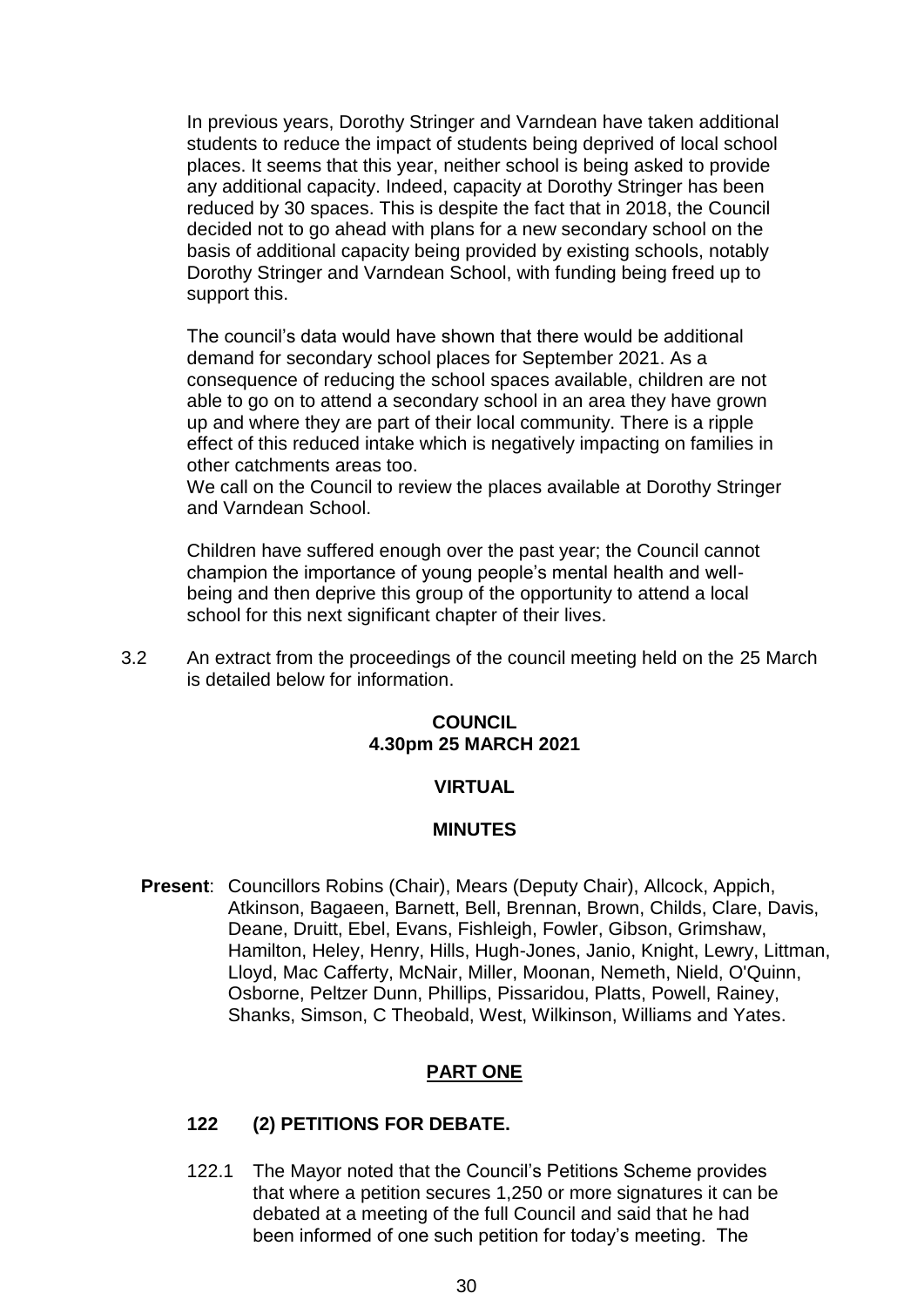Petition concerned school places for children in catchment areas and he called on Ms Anna Cole to present the petition.

- 122.2 Ms Cole thanked the Mayor and stated that she was representing a group of 62 families who all lived in the catchment area for Dorothy Stringer and Varndean schools. These parents simply wanted their children to be able to attend one of their local schools but had been allocated schools across the city which meant they would have to catch several buses and would be separated from their friends. A number had been allocated schools that were further away than other schools outside of the catchment area which also seemed unfair. However, the main concern was that it was felt Dorothy Stringer School should be able to take an additional 30 pupils above its number as it had in previous years and given that it was under capacity at present. She then read out some statement from the children affected by the decisions not to award places in the catchment area. She hoped that the matter could be reviewed, and appropriate action taken to enable the children to attend their local school.
- 122.3 Councillor Clare thanked Ms Cole for presenting the petition and stated that first and foremost she wanted to underline that understood that this has been a distressing episode for some families at a time of significant upheaval and uncertainty. She wanted to assure Ms Cole that councillors and offices were trying their best to alleviate the stress and fallout this has caused. There had been continued dialogue with the schools to see if a sustainable, long term solution could be found but currently it was not possible to have an additional class.

She noted that prior to national offer day the council had already reviewed whether it would be appropriate for bulge classes to be used to meet the demands within catchment. In considering whether bulge classes are appropriate and could be accommodated, the capacity of the schools to safely absorb additional pupils had to be considered, and of course this included consultation with our schools. Since 2018 both Dorothy Stringer and Varndean schools have admitted more pupils when it's been possible to do so safely, and Varndean School has become permanently become bigger as a result. Stringer had also agreed to expand but only on a temporary basis. The analysis of the schools and the council this year is different. Schools have admitted up to the published admissions number for this year. Varndean is experiencing ongoing disruption of the building works needed to provide for this expansion, works that were already funded to allow for additional classes to be absorbed safely.

On top of this, Dorothy Stringer is already still managing an additional 31 pupils going through the school from previous bulge classes. They have a number of teaching spaces that are too small to take bigger classes and this causes issues around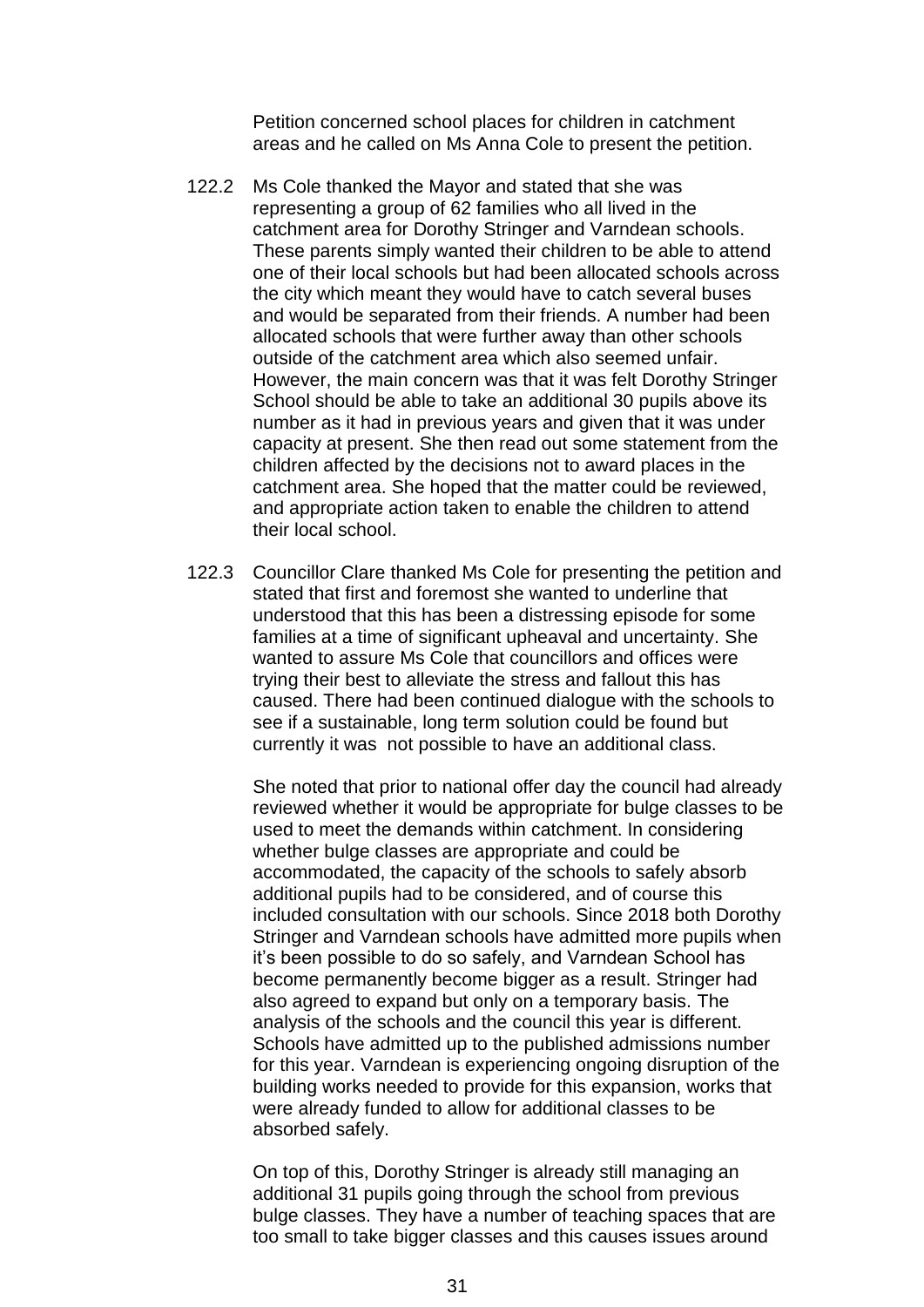both exam season, and some specific classes where there are health and safety requirements, like Design and Technology. They also have temporary classrooms on site.

This has meant the schools are in a good position to analyse from that real experience the impact upon existing and future pupils of growing the school still larger, and we have listened to that feedback and taken it on board. In conjunction with the schools and following cross-party discussions, the council has concluded that they should not absorb the numbers required on top of the additional numbers they have already taken.

I appreciate this is a difficult conclusion to hear for those affected. There has been some speculation that Dorothy Stringer could absorb additional pupils than is currently being managed. I'm afraid this has been followed up and is not the case. There are additional planning and practical requirements to be taken into account. These include timetabling, available staff, and very practical logistical implications such as overcrowding in the corridors, stairwells, the number of toilets and canteen facilities.

The impact on schools of taking additional pupils is more than providing temporary accommodation, and making individual class sizes bigger, challenging as that is. Dorothy Stringer school has highlighted from its experience that larger year groups have a detrimental effect on students' attitude to learning and progress. In larger classes the individual attention given to each child is reduced. This particularly affects lower attaining students who are working in significantly larger groups than the school would like.

The Council also has a responsibility to look at the situation of all schools in our city and to think about whether the bulge classes are needed for the city as a whole, and whether these additional resources are going to be needed going forward. Taking everything into account, we believe that making the schools even bigger is not going to be the right thing for all our schools or the city and in particular, for our children, especially in a year where issues of overcrowding have real implications for the health of pupils and staff.

While this is small comfort, it is very likely that some will eventually be offered places within the catchment, without requiring the schools to go above the PAN. Some pupils will be able to be taken off the waiting list when it is known what offers have been accepted across the city. There is also a mechanism for the families of the children affected to challenge the decision via the independent Appeals mechanism.

However I do appreciate that for the young people and families involved understanding why the decision has been taken offers small comfort, which is why I give my commitment that we will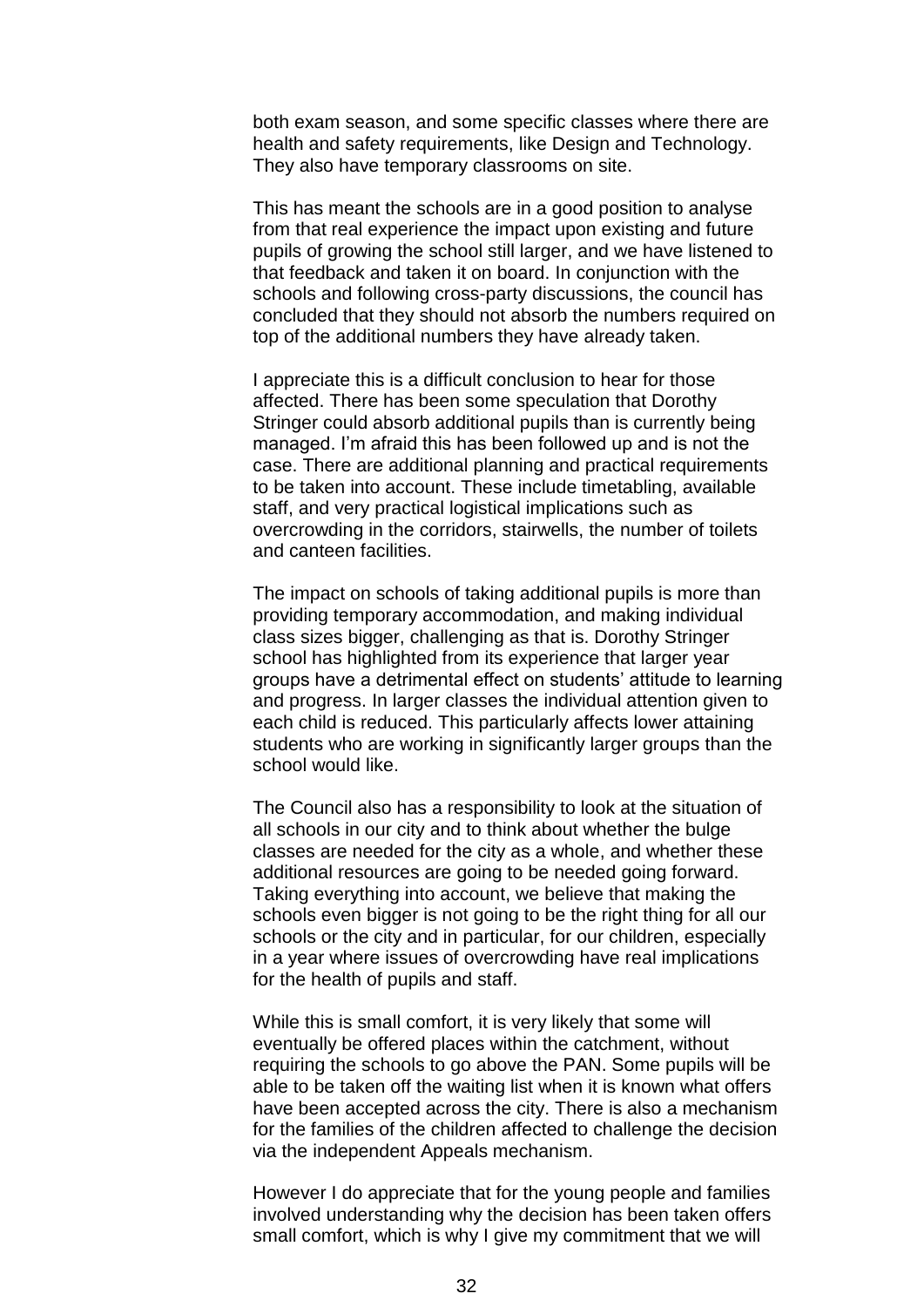support every child who has been impacted by the decision. I have discussed with council officers and requested that they invite all of those families affected for this September to meet and discuss their situation in the coming days.

Our schools' wellbeing service will also be supporting the transition, as they do for all year 6 pupils, and are putting in additional support for those affected. As I have already highlighted, I want to put steps in place to ensure we look at the long-term sooner, rather than later. Finally, I want to again thank you for your engagement on this issue and offer you both my understanding but also my assurance that we want a long-term, sustainable solution for children, young people and schools in our city.

- 122.4 Councillors Brown and Allcock acknowledged the difficulty and concerns raised by the petition and that there was a need to look at how the situation could be addressed in the future. However, it was not possible to increase class sizes and a decision had been taken this time by both the schools and the council. It was noted that the Working Group would be looking at the catchment area and it was hoped that changes to the process could be made for the future. The council took the wellbeing of its pupils seriously and the provision of high-quality education in the city.
- 122.5 Councillor Janio stated that he had listened to the comments and questioned why the situation could not be resolved, it was only a bulge that was going through the system and it could be addressed.
- 122.6 Councillor Clare noted the comments and stated that the situation had been looked at and unfortunately there was nothing that could be done at this stage, although the process would be reviewed and hopefully improvements made for the future.
- 122.7 The Mayor then put the recommendation to note the petition to the vote and called on each of the Group Leaders to confirm their position as well as the Groups in turn followed by each of the Independent Members:
- 122.8 Councillor Mac Cafferty stated that the Green Group were in favour of the recommendation and this was confirmed by the Members of the Green Group;

Councillor Platts stated that the Labour Group were in favour of the recommendation and this was confirmed by the Members of the Labour Group;